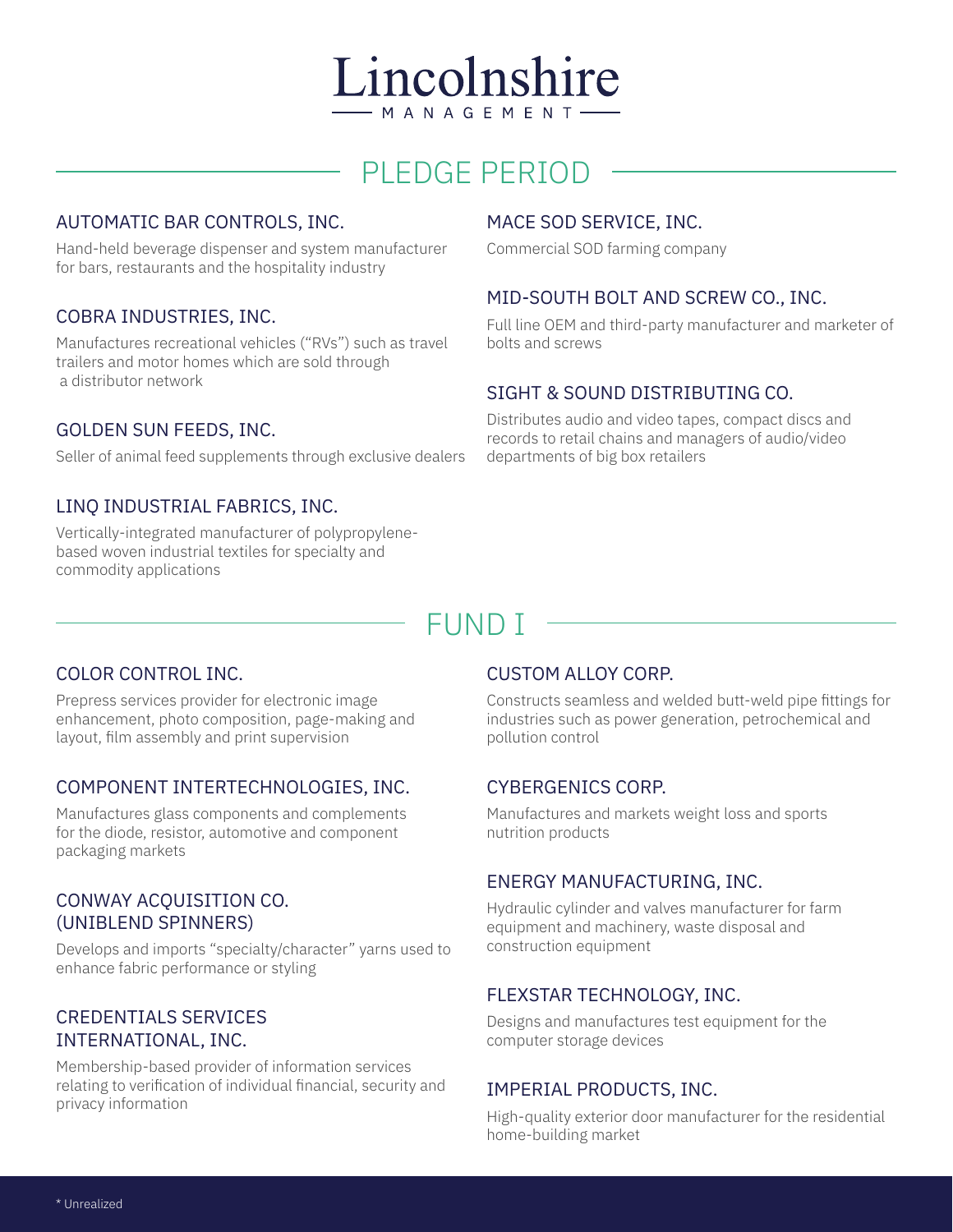# Lincolnshire - M A N A G E M E N T

# FUND I (CONT.)

## NORTHSOUND PRESS, INC.

Produces nature-related audio products sold under the NorthSound and NatureQuest brands to merchandisers and specialty retailers

### PATTERSON GEAR AND MACHINE, INC.

Precision gear and shaft manufacturer for construction, mining and printing equipment, farm implements and machine tools

# PERIPHERAL COMPUTER SUPPORT, INC.

Computer hardware repair service provider for in- and out-of-warranty hard disk manufacture brands such as IBM, HP and Toshiba

## POLARIS POOL SYSTEMS, INC.

Automatic pool cleaner manufacturer for the pool and spa markets

## VISUAL PRODUCTS CORP.

Manufactures, installs and services interior and exterior custom electronic signage and billboards

### WILLIAMS MACHINE & TOOL, INC.

Manufactures high-pressure hydraulic piston powered pumps, valves and reservoirs for the agricultural and small truck market

# FUND II

### 3SI SECURITY SYSTEMS, INC.

Manufactures and supplies commercial electronic security systems for cash protection

### AMERICAN COACH LINES, INC.

Owns and operates motor coaches for charters, tours, contract hire and transit service

### AMLI, INC.

Provides processing, inventory management, distribution coordination and other logistics services for automobile manufacturers

# BANKRUPTCY MANAGEMENT SOLUTIONS, LLC\*

Provides bankruptcy trustees with computer hardware, software and support services to manage asset liquidation under Chapter 7 processes

# COMPUTER TECHNOLOGY SOLUTIONS CORP.

After-sales service provider for computer hardware industry with services like turnkey computer component repair and upgrade solutions

### CUTTERS WIRELINE SERVICE GROUP

Provides cased-hole electric wireline services including logging, perforation, mechanical services and plug and abandonment

# DALBO\*

Provides rental equipment and environmental services for water management in oil and gas companies

### FALLON VISUAL PRODUCTS CORP.

Consolidates recognized names in the sign manufacturing industry used for brand identification and point-ofpurchase promotions

### GLASSALUM INTERNATIONAL CORP.\*

Curtainwall provider that services commercial building construction companies with custom panelized curtainwalls

### KATHRYN BEICH, INC.

Product-based fundraising for non-profits with campaigns (i.e. schools, athletic teams, churches, etc.)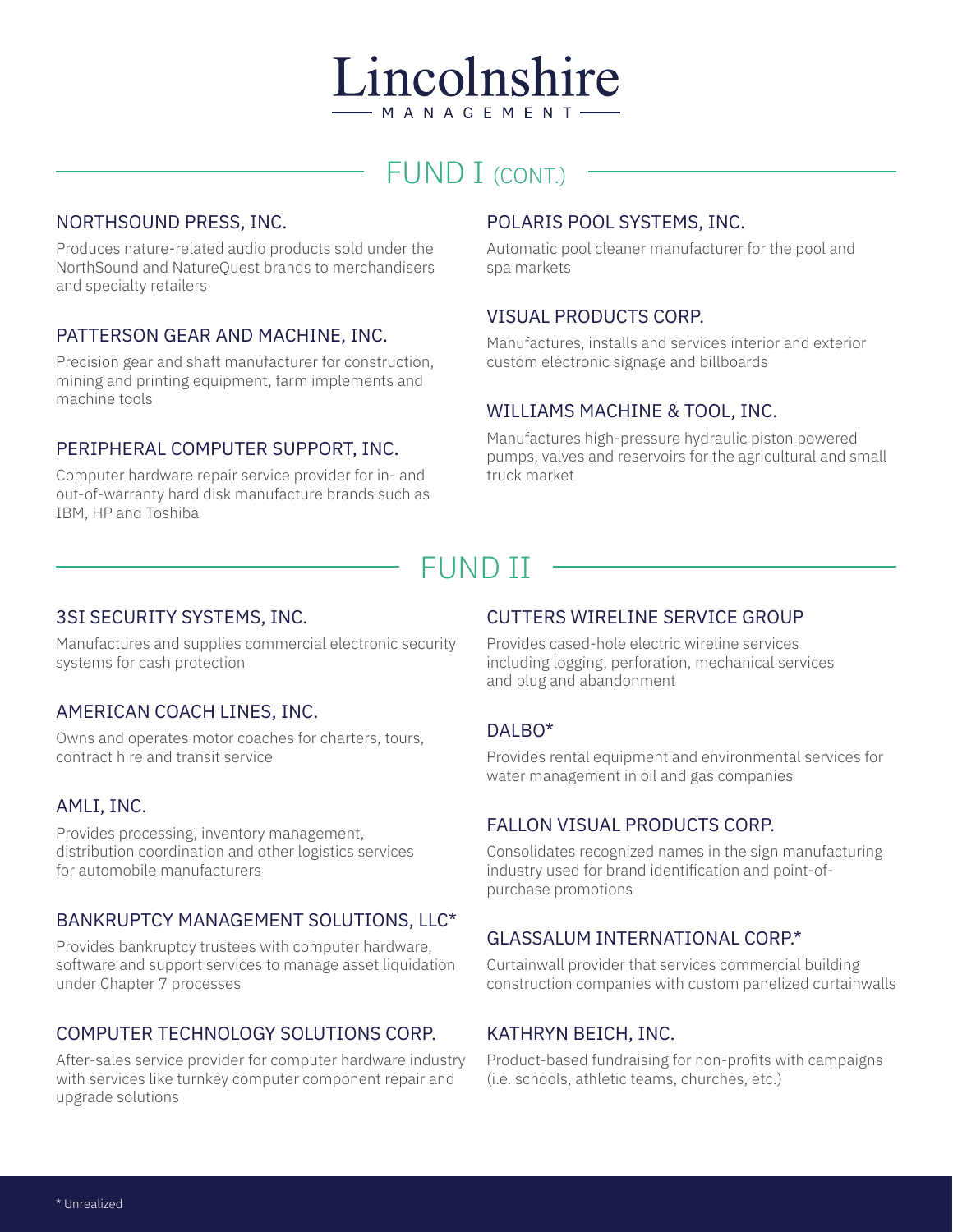

# FUND II (CONT.)

## NEXCYCLE, INC./STRATEGIC MATERIALS

Non-hazardous waste recovery and reprocessing business offering glass, beverage container and plastics reprocessing solutions

## PADDOCK POOL CONSTRUCTION CO.

Provides pool design, construction and remodeling services and retails of related backyard accessories

#### PRINCE SPORTS, INC.

Designs, develops and markets racquets for tennis, squash and racquetball as well as related products including strings, balls, eyewear and grips

# RIDDELL SPORTS GROUP, INC.

Designs, manufactures, markets and reconditions football, baseball, lacrosse and other sporting equipment

### SUB/LINC HOLDINGS, INC.

Acquires, build and operates Subway restaurants in the northeastern United States

### TRANSCRAFT CORPORATION

Designs and manufactures high-quality trailers through a dealer network in the United States and Canada

# FUND III

#### AMPORTS, INC

North American-focused port terminal operator and portside services provider

# ATHLETIC CLUB HOLDINGS, LLC

Operates membership-based premium family-oriented health and fitness facilities in Alaska

### CUTTERS WIRELINE SERVICE GROUP

Provides cased-hole electric wireline services including logging, perforation, mechanical services and plug and abandonment

#### DSG\*

Manufactures packaging products for the European horticulture market including plastic pots, trays, packs and containers

### EXCELSIOR RADIO NETWORKS, INC.

Ad sales and web content supplier to radio station and websites

#### NSI\*

Manufactures plastic containers, trays and accessories for the wholesale nursery and greenhouse industries

### WABASH

Manufactures and markets truck trailers and related transportation equipment in North America